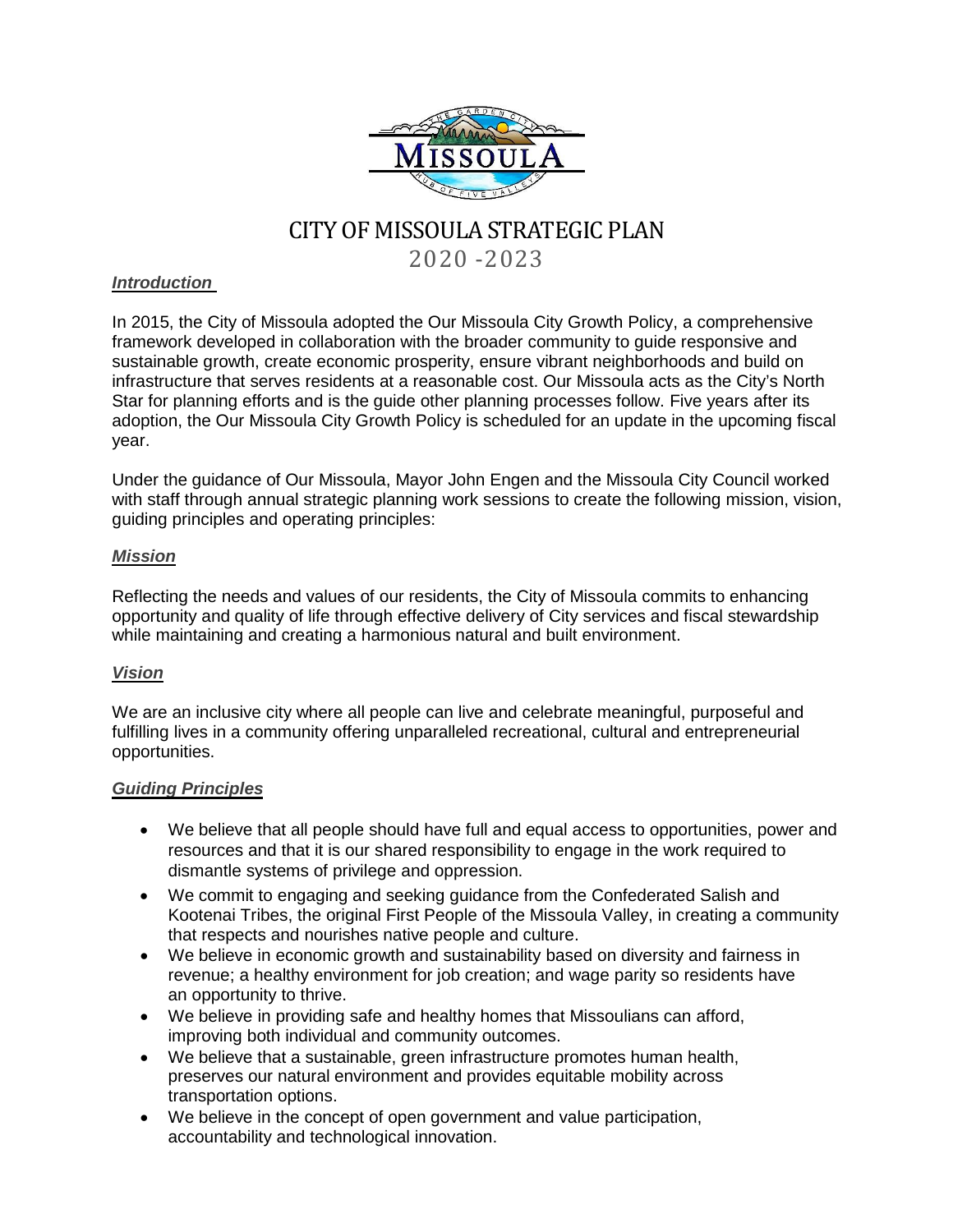#### *Operating Principles*

- We share a commitment across departments to equity and social justice as an ongoing practice to measure effectiveness.
- We approach community engagement and inclusion as fundamental components to every aspect of our work.
- We encourage, support and value innovation, efficiency and continuous improvement.
- We strive to maintain a level of staffing that allows us to meet formalized levels of service, complete priority projects and support collaboration and innovation within and across departments.
- We effectively engage a professional staff and consultants.
- We use ambitious yet achievable planning documents to deploy resources and measure progress.
- We strive to use a consistent platform and set of tools to increase accessibility and communication with the community.
- We make data-driven decisions. We consider life-cycle costs in all our investments and expenditures to ensure sustainability and fiscal responsibility.
- We continually assess and enhance programs that support the wellness of our employees, especially our frontline workers and first responders.
- We provide an inclusive, collaborative and meaningful work environment for our employees.

## *How to Use This Plan*

The 2020-2023 Strategic Plan outlines the specific areas that the City of Missoula will prioritize in work-planning and budgeting in the next three years to make meaningful progress toward our goals. We will prioritize and implement the strategic goals outlined below through the annual budget and departmental work plans that are available to the public. These work plans will outline the action items, the department responsible for implementation, a timeline for completion and a clear reporting framework.

## Safety and Wellness

Working in partnership with the community, the City of Missoula will provide a high level of public safety and wellness that reflects a thriving community in which to live, work and play.

*Supporting Plans and Initiatives: Our Missoula, A Place to Call Home, Reaching Home, Jail Diversion Master Plan, Fire Master Plan, Long Range Transportation Plan, Pedestrian Master Plan, Missoula Active Transportation Plan, Community Transportation Safety Plan, Bicycle Facilities Master Plan, Parks Recreation Open Space and Trails Plan, Climate Ready Missoula, Community Health Improvement Plan, Conservation and Climate Action Plan, all URD Plans, and the Missoula Downtown Master Plan.* 

- 1. Provide lifesaving services for Missoula's vulnerable populations.
	- Partner with community organizations to ensure adequate shelter for people without a home during the winter months.
	- Partner with community organizations to assess and make recommendations to improve Missoula's behavioral health crisis response system.
	- Make homelessness rare and brief through the continued implementation of Reaching Home: Missoula's 10-Year Plan to End Homelessness.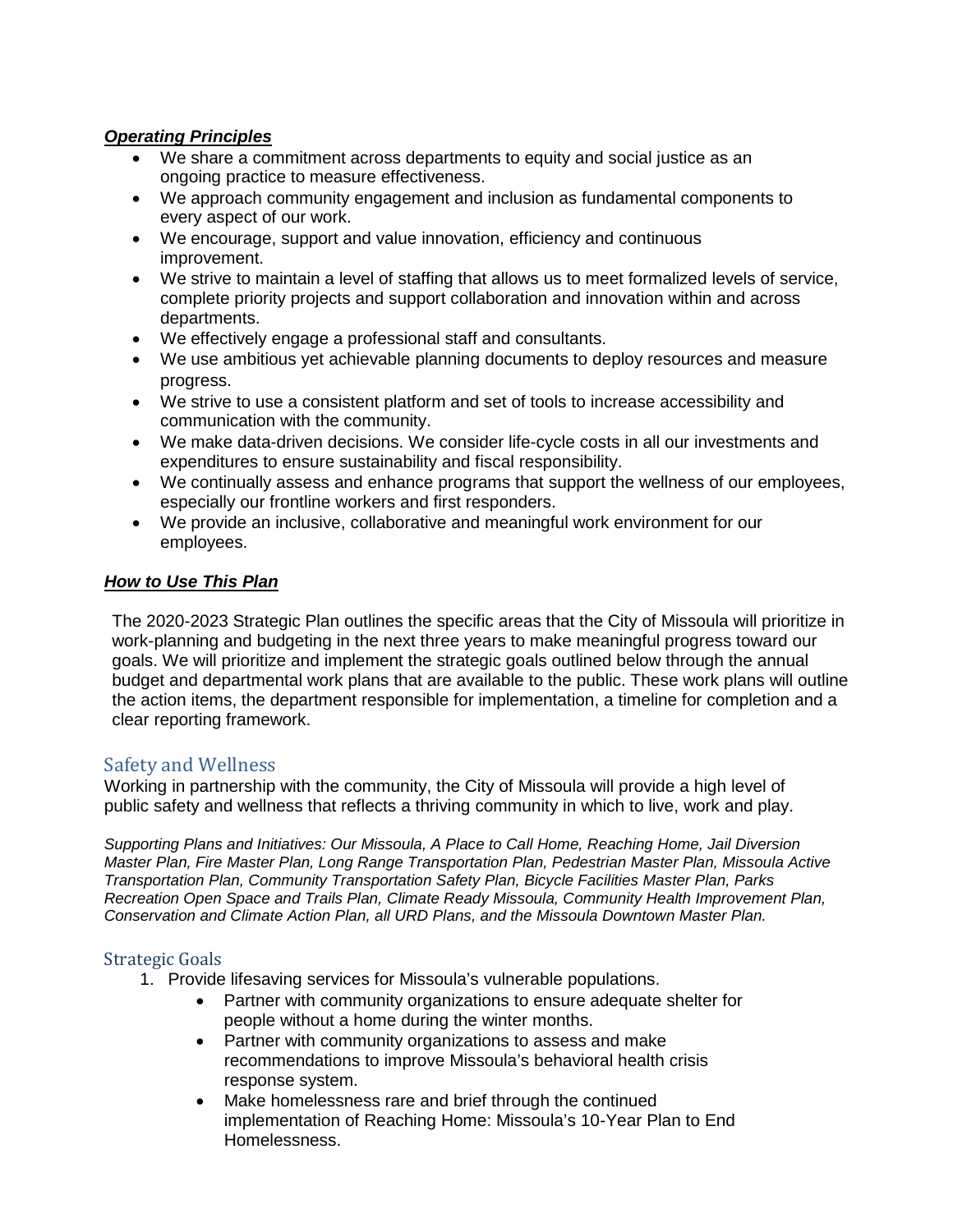- 2. Design and create programs, facilities and spaces that promote equity.
	- Work with community partners to define disparities in our community and to identify the most promising solutions toward advancing social, economic and racial equity.
	- Create a pro-equity policy agenda that will advance racial and social equity in the areas of economic development and jobs, climate and the environment, housing, health and behavioral health, the justice system and mobility.
	- Create an equity and social justice strategic plan that will serve as a blueprint for integrating and implementing pro-equity practices in our major functions of government where we can effect change, including policy creation and decision-making.
	- Engage neighborhoods to identify and understand needs and promote proequity policies and programs.
	- Support the creation of permanent supportive housing to serve community members experiencing significant barriers.
	- Implement the 2019 Missoula Urban Area Open Space Plan and, per the Parks Master Plan, invest in parks, trails and open space opportunities in currently underserved areas.
	- Create a multi-purpose Missoula Community Center centrally located in McCormick Park that serves to provide access to a multi-generational, year-round, affordable public facility.
	- Partner with Missoula County Public Schools and Lowell School to create a Neighborhood Community Center at Lowell School and Westside Park as a model hub, providing multigenerational opportunities, programs and services that improve academic, social and health outcomes.
- 3. Design and implement transportation infrastructure to support a safe, healthy and active community.
	- Invest in transportation projects and create complete multi-modal networks that are comfortable, safe and accessible for people of all ages and all abilities.
	- Prioritize growth and development patterns that reduce household transportation and provide equitable access to parks, trails and recreation opportunities necessary for a healthy, active lifestyle.
	- Extend access to transportation networks in currently underserved neighborhoods.
- 4. Maintain public-safety services commensurate with city growth.
	- Finalize the police staffing study to enhance police services for a growing city.
	- Provide for a comprehensive police training strategy to ensure adequate ongoing professional development that includes additional training in areas such as crisis intervention, implicit bias, and use of force and de-escalation techniques.
	- Implement the Missoula Fire Department's Master Fire Plan and facilities plan to provide for equal delivery of service in all areas of the city, identify current and future risk within the response area and assess expansion needs based on recent annexations.
	- Enhance emergency medical response to an Advanced Life Support service level in all districts throughout the city, maintaining at least one paramedic on every engine 24/7.
	- Create an Alternative Response Unit within the Missoula Fire Department whose primary focus is to respond to lower acuity calls, keeping crews in-service to respond to emergency calls in their districts and improving response times.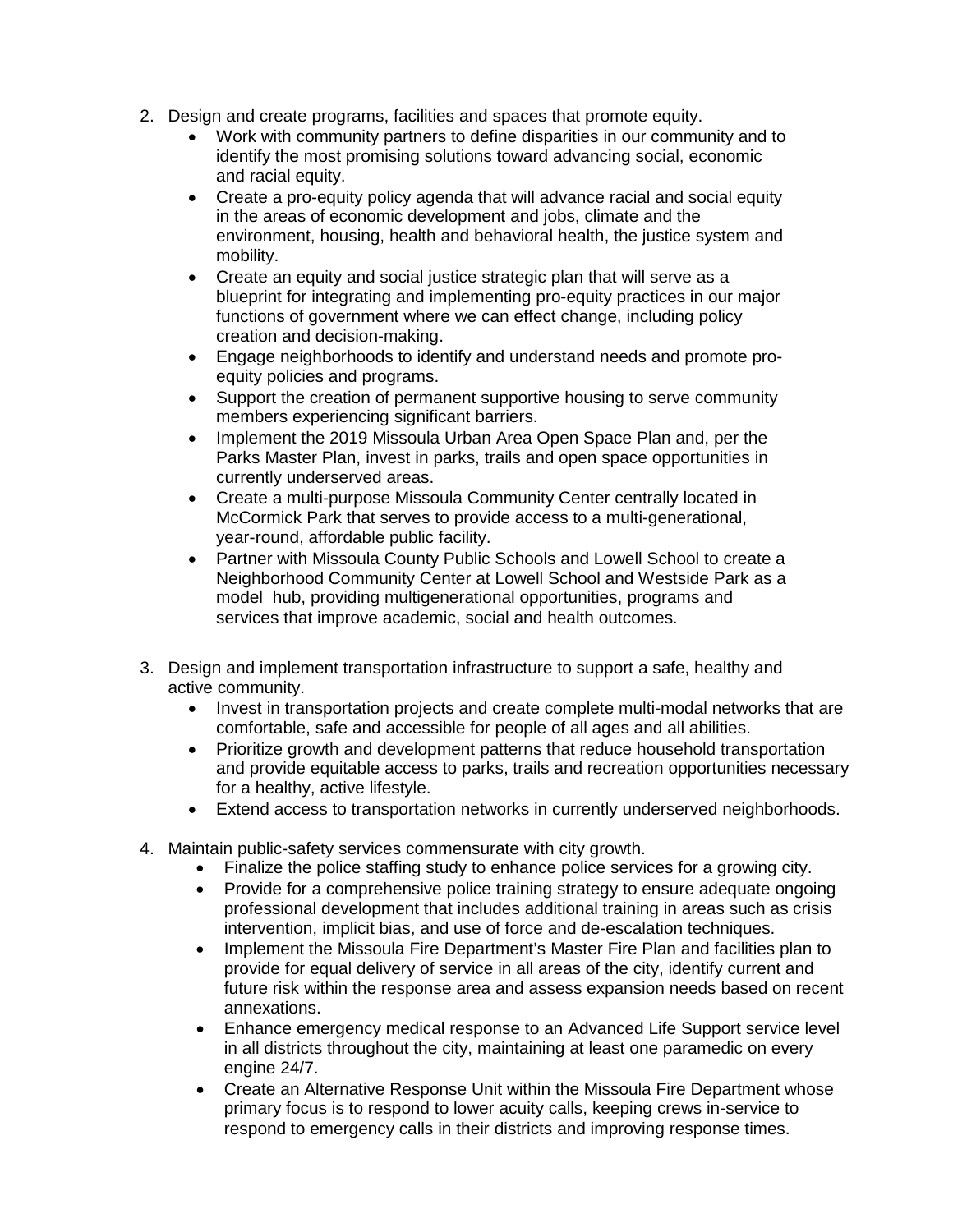- 5. Enhance collaboration to improve efficiency, increase preparedness and achieve better individual and community outcomes.
	- Grow the Crisis Intervention Team model by hiring a community-wide multijurisdictional program manager.
	- Pilot a Mobile Crisis Team to enhance the response to crisis incidents by using a multi-disciplinary team approach when there is not a public safety issue. Through a team approach, provide a better initial level of service and reduce the need for law enforcement response to these incidents.
	- Establish a COVID-19 review team to analyze weaknesses and create a plan for similar crises.

## Community Design and Livability

The City of Missoula will create policy and support development that leads to equitable, responsive and adaptive growth that reflects our community values.

*Supporting Plans and Initiatives: Our Missoula, A Place to Call Home, Long Range Transportation Plan, Pedestrian Master Plan, Missoula Active Transportation Plan, Community Transportation Safety Plan, Bicycle Facilities Master Plan, Parks Recreation Open Space and Trails Plan, Climate Ready Missoula, Community Health Improvement Plan, Wastewater Facilities Plan, Stormwater Facilities and Operations Plan, Conservation and Climate Action Plan, Zero by Fifty and 100% Clean Electricity Initiatives, all URD Plans, and the Missoula Downtown Master Plan.* 

- 1. Prioritize infrastructure development that promotes equitable growth and implements adopted policy.
	- Create a decision framework that aligns investment with integrated planning efforts in the following areas: parks and open space, utilities, multi-modal transportation systems and facilities.
	- Partner with the private sector to invest in infrastructure that will support the development of quality homes that Missoulians can afford in areas of high opportunity.
	- Create cross-department functional working teams to aid in implementation and to increase collaboration.
	- Develop and implement policies that establish shared design standards for utilities, transportation and green infrastructure.
	- Engage residents in updating the Long Range Transportation Plan and implement the highest priority projects based on the agreed-upon goals.
	- Ensure pedestrian, bike and bus facilities connect residents to work, school, recreation, services and other amenities.
	- Update parking and right-of-way policies and code to allow for efficient, varying and place-based provisions.
- 2. Create understandable and reasonable regulation that supports sustainable and equitable development.
	- Analyze and amend urban subdivision and townhome exemption regulations.
	- Align development standards and regulations citywide to improve clarity and consistency.
	- Amend land-use code as recommended in our housing policy, "A Place to Call Home," to support the development of homes that Missoulians can afford.
	- Conduct a zoning audit and assess how current zoning impacts affordable housing and its geographic distribution and prevents the development of inclusive, diverse and equitable housing in all neighborhoods.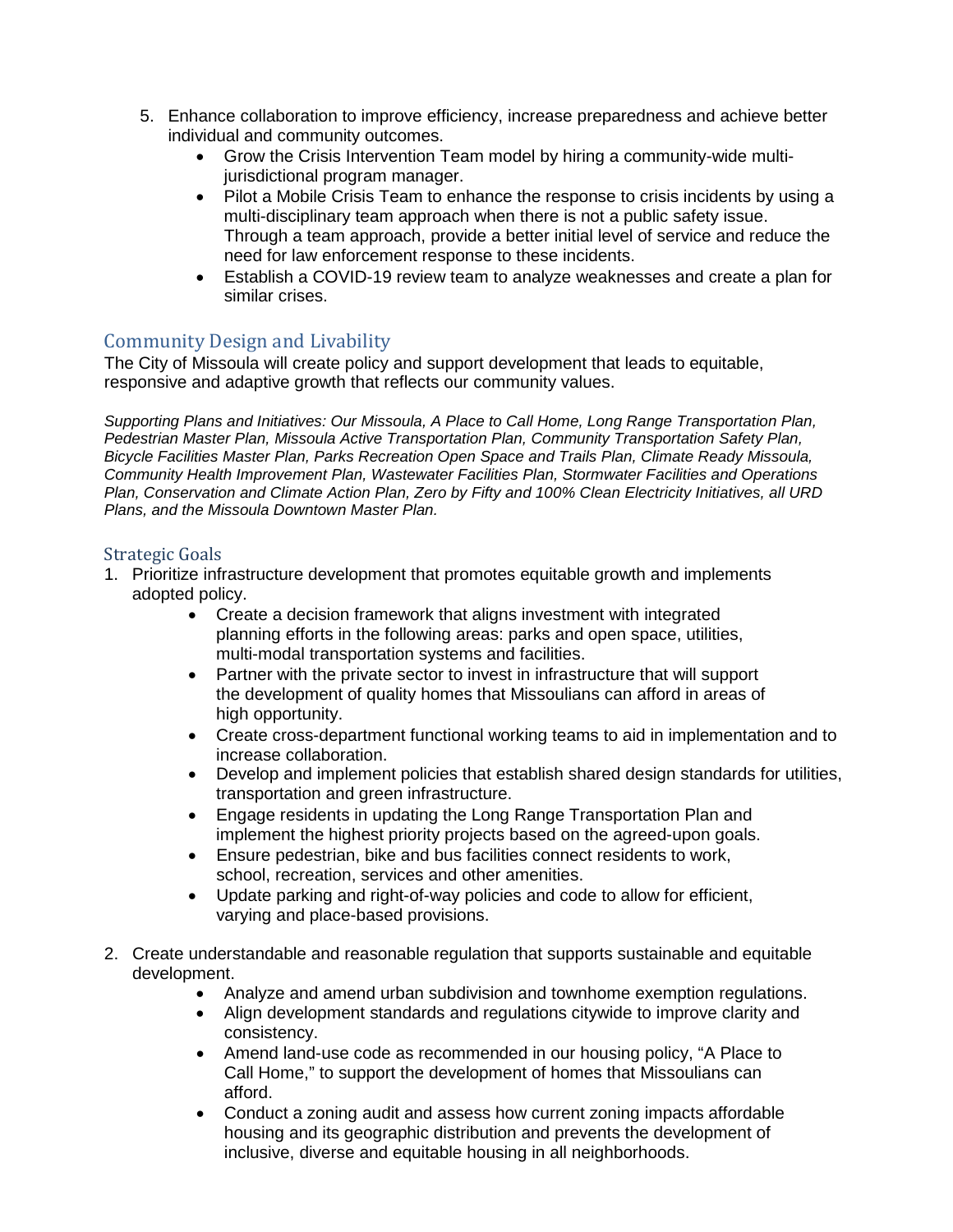- 3. Support sustainable growth initiatives.
	- Partner with community organizations to provide information and create incentives for green building practices.
	- Identify and incentivize adaptive reuse and the maintenance of existing resources.
	- Develop the tools, resources, programs and partnerships that will improve access and mobility through transportation systems like biking, walking and busing.
	- Incentivize development patterns that build on existing infrastructure, such as high-frequency bus routes, and provide access to affordable, reliable and efficient transportation options.
- 4. Reinforce the identity of the community through support of historic preservation and planning.
	- Develop a preservation planning toolbox, which will inform future planning endeavors.
	- Create an incentive program for the preservation of existing historic resources and culturally significant sites.
	- Develop a community-wide network of support through partnerships and education to expand historic preservation efforts and planning.

# Environmental Quality

The City of Missoula will maintain and improve our natural environment to support individual and community health.

*Supporting Plans and Initiatives: Our Missoula, Long Range Transportation Plan, Pedestrian Master Plan, Missoula Active Transportation Plan, Community Transportation Safety Plan, Bicycle Facilities Master Plan, Parks Recreation Open Space and Trails Plan, Community Health Improvement Plan, Wastewater Facilities Plan, Stormwater Enforcement Response Plan, Stormwater Facilities and Operations Plan, Conservation and Climate Action Plan, Climate Ready Missoula and the Zero by Fifty and 100% Clean Electricity Initiatives.* 

- 1. Promote health and social equity through policy and decision-making.
	- Use the Parks Master Plan to identify and address park and recreation deficiencies in our community.
	- Partner to implement the 2019 Missoula Urban Area Open Space Plan, promoting health equity and providing opportunity for environmental learning and connection to the natural environment.
- 2. Implement adopted Energy Conversation and Climate Action initiatives.
	- Investigate feasibility of municipal curbside composting service.
	- Partner to implement Zero by Fifty: Missoula's Pathway to Zero Waste.
	- Partner to implement the 100% Clean Electricity initiative.
	- Reflect the goals of the Climate Action Plan and 100% Clean Electricity within zoning code and design standards for an effective pathway to implementation.
	- Complete removal and restoration of the lower Rattlesnake Intake Dam.
	- Partner with area organizations to plan and implement the Clark Fork River Restoration and Access and Reforestation Open Space Bond Projects.
	- Work to reduce, or when possible eliminate, the use of toxins when managing green spaces.
	- Increase street tree planting and prioritize street trees over other infrastructure elements in the boulevard.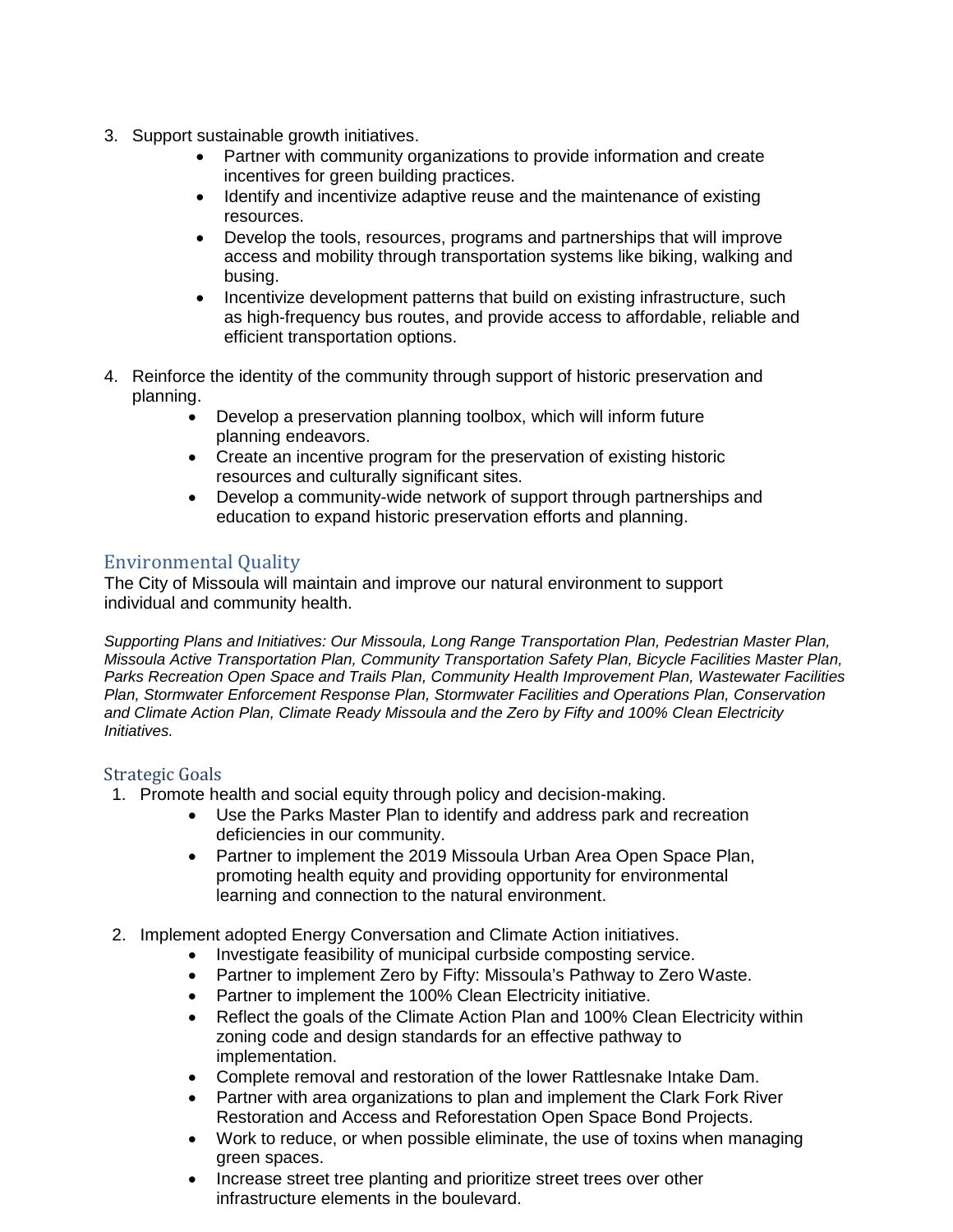## Economic Health

The City of Missoula will maintain and grow a diverse economy through partnerships and innovation to support large and small business and entrepreneurs while providing employment opportunities for all residents.

*Supporting Plans and Initiatives: A Place to Call Home, all URD Plans, Missoula Downtown Master Plan, and the 2020 MEP Work Plan.*

#### Strategic Goals

- 1. Support economic growth through the implementation of "A Place to Call Home".
	- Establish a housing trust fund to support the construction of homes Missoulians can afford.
	- Create an affordable housing incentive program that encourages participation by the private sector.
	- Redevelop underused and dilapidated properties in City ownership to meet our current and future housing needs.
	- Identify under-used private lands and incentivize redevelopment.
- 2. Provide leadership for tax reform in the Legislature.
	- Cooperate with partners across Montana to achieve tax reform, including a localoption tourist tax and tax fairness measures.
- 3. Partner with the Missoula Economic Partnership to engage in strategic business development, create pathways for people to realize their potential and foster a culture of diversity and innovation.
	- Help community businesses start, thrive and expand in the Missoula region.
	- Create opportunities for knowledge- sharing and community outreach in Missoula's Opportunity Zone.
	- Attract new business to support the creation of living-wage jobs.
- 4. Partner with our learning institutions to deploy talent and labor to mutual benefit.
	- Create connections and continued partnership between business and educational partners at the University of Montana, Missoula College and Missoula County Public Schools to advance workforce development goals.
- 5. Support livable wages and workforce development.
	- Provide incentives to support labor unions through procurement and contracting policies.
	- Cultivate and attract a skilled workforce by creating intentional connections among underemployed workers, high-growth work opportunities, businesses, learning institutions, apprenticeship and training programs and other employment-focused organizations.

## Organizational Excellence

The City of Missoula will foster a transparent, nimble organization of employees challenged to provide high quality, responsive and innovative services efficiently and effectively.

*Supporting Plans and Initiatives: 2017 Space Needs Study.*